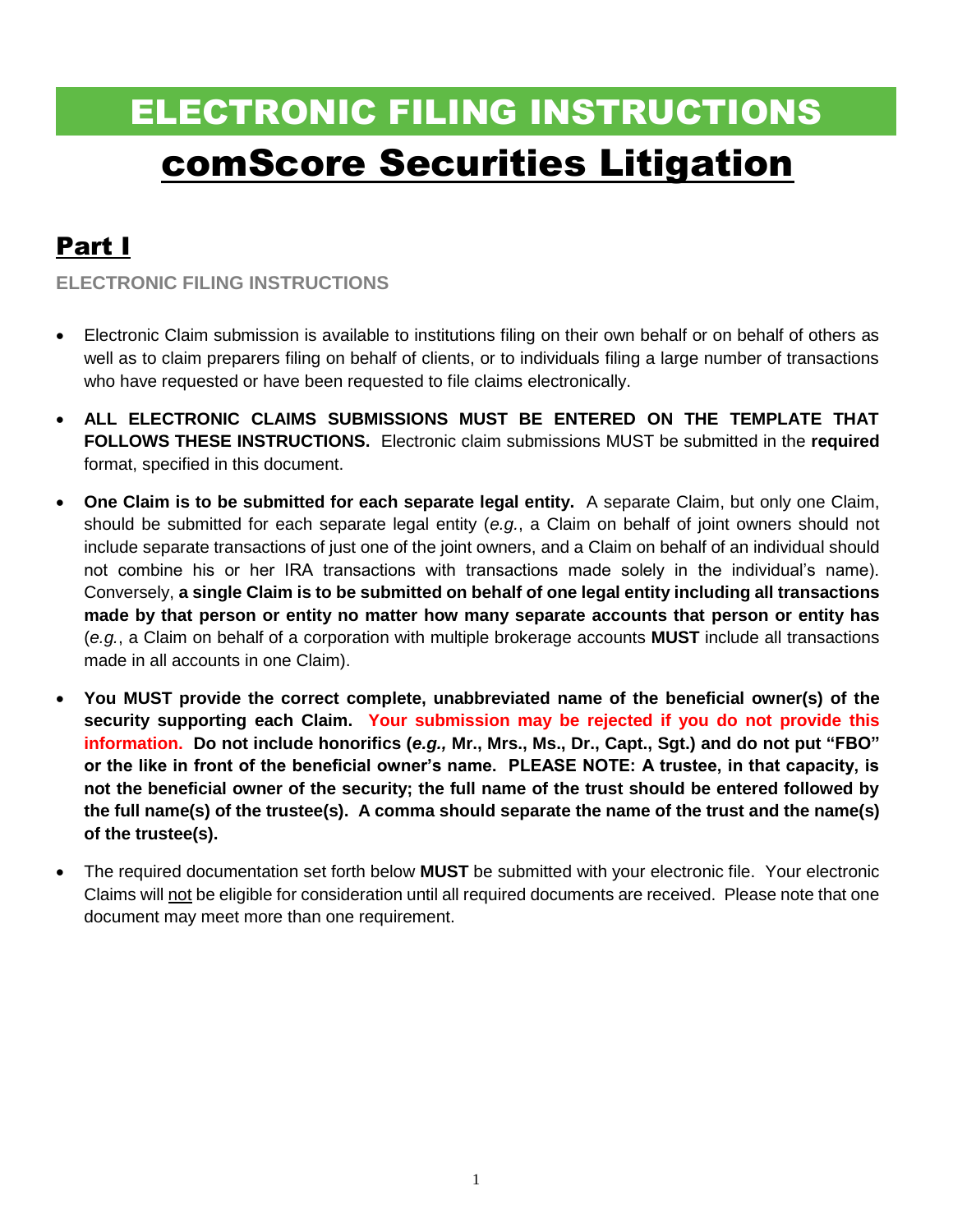#### **1. ONE SIGNED PROOF OF CLAIM AND RELEASE**

- You **MUST** complete the Claimant Information Page, (Part II, page 6) and Release of Claims and Signature Page, (Part IV pages 10-11) of a single Proof of Claim and Release Form ("Claim Form"), which will serve as an "umbrella" or "master" claim form for all Claims in your electronic file.
- The Claim Form **MUST** be signed by an authorized signatory who is listed on your signature verification document and state the capacity (job title) of the signatory.
- If you are filing on behalf of multiple beneficial owners, use the term "Various Beneficial Owners" for the beneficial owners' names. However, as noted above, the correct complete unabbreviated name of each beneficial owner (without honorifics) **MUST** be provided for each Claim in your electronic Claim submission.

#### **2. SIGNATURE VERIFICATION DOCUMENT**

- If you are an institution filing on your own behalf or on behalf of other beneficial owners or a claim preparer filing on behalf of beneficial owners, you **MUST** provide a document verifying that the individual who signs the Claim Form and any supplemental documents is authorized to sign on your behalf. Some common types of documents that fulfill this requirement include the following (this list is not exclusive and non-US entities may have different documents that fulfill this requirement. If you are a non-US entity, you **MUST** submit an equivalent document):
	- Copy of filer's By-Laws, including signature page(s)
	- Copy of filer's Corporate Resolution, including signature page(s)
	- Notarized Affidavit signed by an officer of the filing institution or company clearly granting a specific individual(s) authorization or confirming his/her authority to sign on behalf of his/her institution or company.

### **3. DATA VERIFICATION DOCUMENT(S)**

- If you are an institution filing on your own behalf or on behalf of other beneficial owners or a claim preparer filing on behalf of beneficial owners, you **MUST** provide a notarized affidavit or signed letter on your firm's letterhead which meets the following criteria:
	- Confirms the number of distinct Claims and transactions in your file.
	- Sets forth the source of the data for each Claim included in your file.
	- Attests to the truth and accuracy of the data for each Claim in your file.
	- Is executed by an authorized signatory who is listed on your firm's signature verification document, and specifies both the capacity and contact information of that signatory.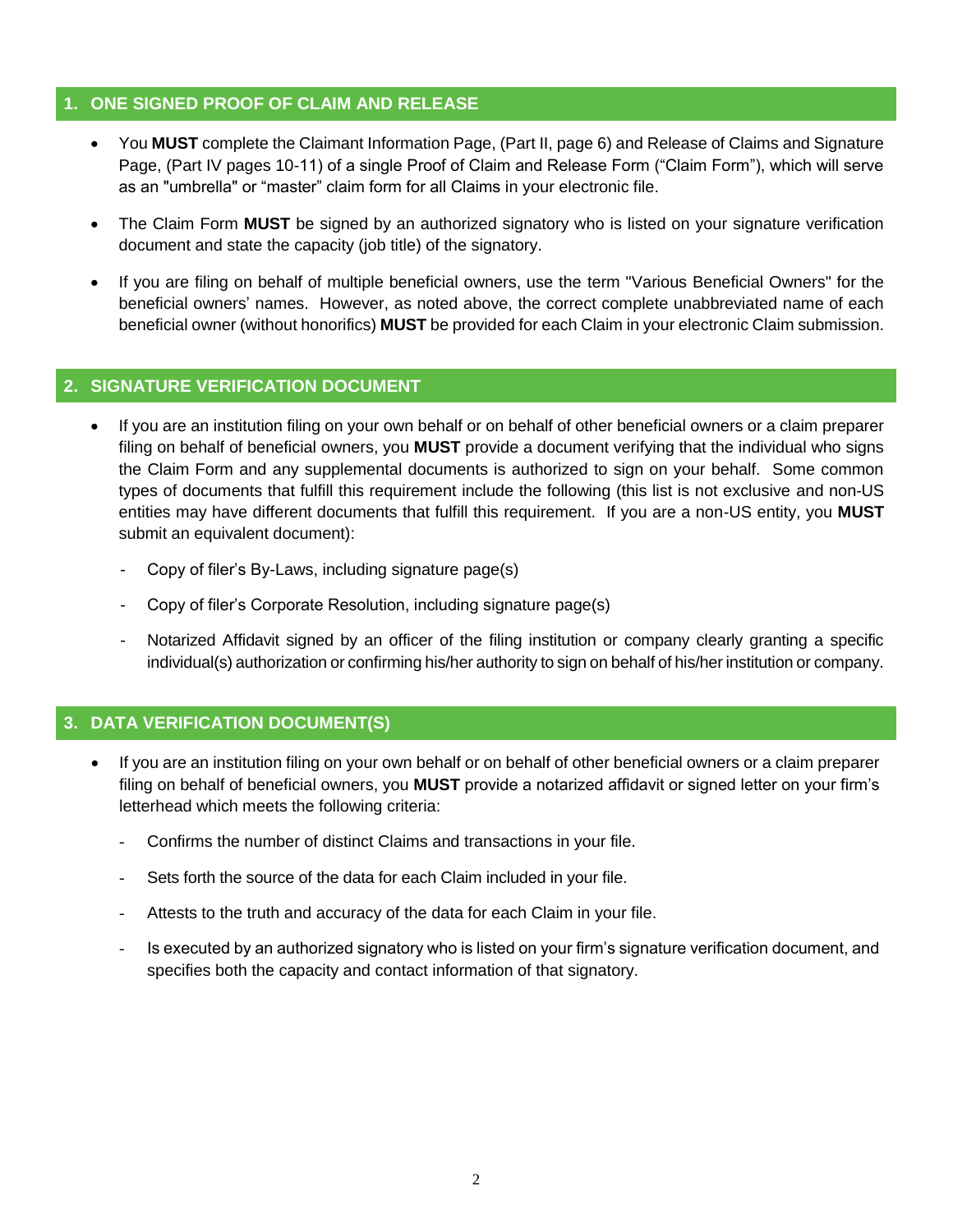#### **4. AUTHORIZATION DOCUMENT (If filing on behalf of clients or customers)**

- If you are an institution or claim preparer filing on behalf of beneficial owners other than yourself, you must provide a current document verifying that you are authorized to file and sign claims on behalf of the beneficial owners of the securities. Some common types of documents that fulfill this requirement include the following (this list is not exclusive and non-US entities may have different documents that fulfill this requirement. If you are a non-US entity, you must submit an equivalent document):
	- Power of Attorney
	- Service Agreement
	- Signed/dated letter on client's company letterhead specifically granting your company authority to file/sign claims on their behalf
	- Notarized affidavit or signed letter on your company's letterhead confirming your authority to file and sign claims on behalf of each client for whom you filed a claim. It must be executed by an officer of the company who is also listed on your signature verification document and reference the capacity and contact information of the signatory.

#### **5. ADDITIONAL DOCUMENTATION (IF REQUESTED) - DATA INTEGRITY AUDIT**

- Filers may be requested, as deemed appropriate by JND Legal Administration and/or Lead Counsel, to provide additional documentation to support the Claims submitted. This data integrity audit is designed to verify the overall integrity of a data file. Accordingly, you **MUST** provide all the requested documentation and the documentation provided **MUST** be independent in nature.
- Even if you provided a letter/affidavit attesting to the truth and accuracy of the data you initially submitted with your electronic file, we may ask for additional specific documentary evidence, which may include trade confirmations, complete monthly statements, or equivalent, to independently verify the details of transactions and/or holding positions. If your file is selected for a data integrity audit, you **MUST** provide all the requested information.

### FAILURE TO COMPLY WITH THIS AUDIT REQUEST MAY RESULT IN THE REJECTION OF ALL CLAIMS ON YOUR ELECTRONIC SUBMISSION

Electronic files will not be deemed submitted unless JND Legal Administration sends you an email acknowledging receipt of your file. Do not assume that your file has been received until you receive this email. If you do not receive such an email within 10 days of your submission, you should contact the electronic filing department at COMSecurities@JNDLA.com to inquire about your file and confirm it was received.